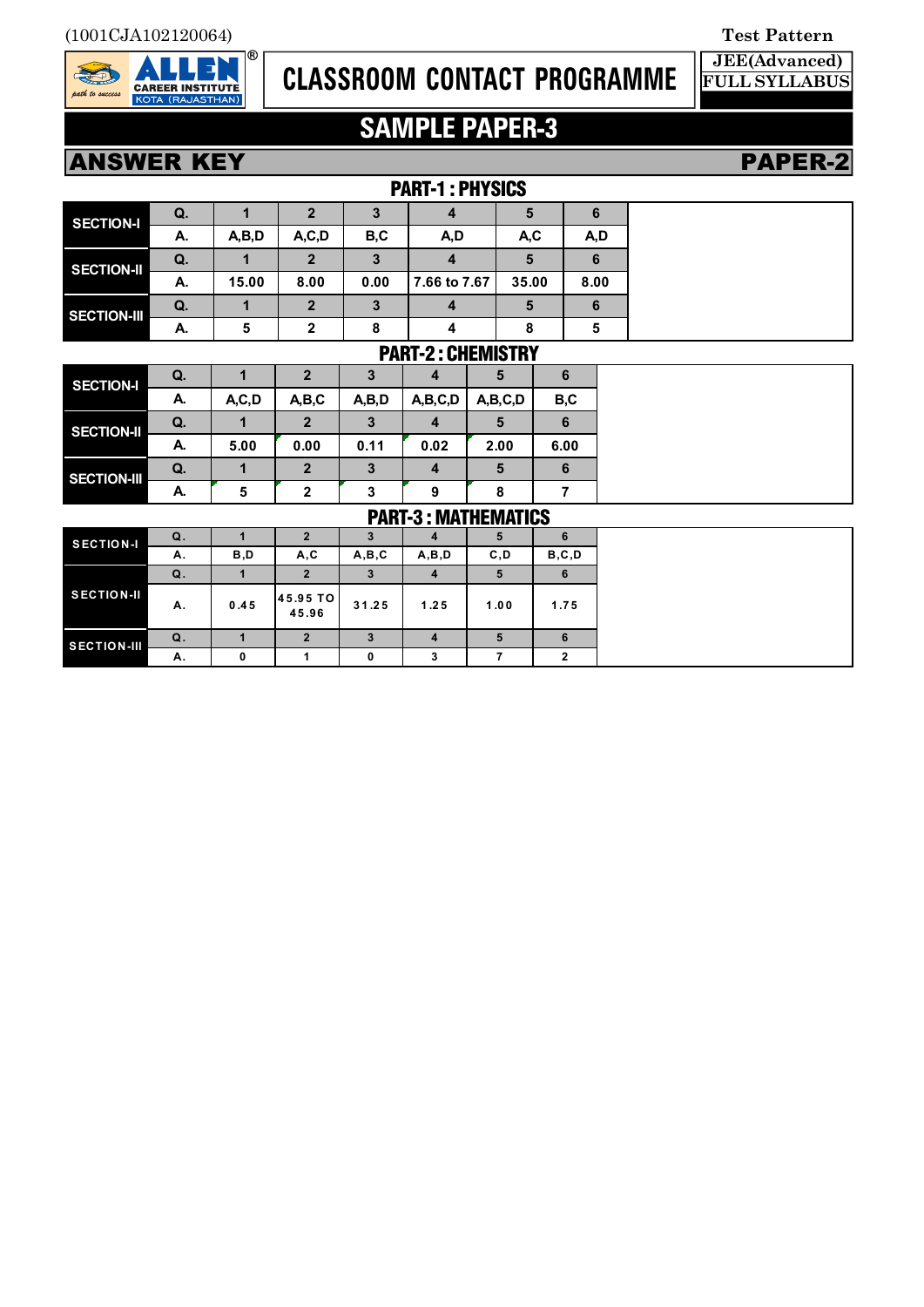(1001CJA102120064) **Test Pattern**



# **CLASSROOM CONTACT PROGRAMME**

**3. Ans. (B,C)**

**JEE(Advanced) FULL SYLLABUS**

## **SAMPLE PAPER-3 PAPER-2**

## PART-1 : PHYSICS SOLUTION

**1. Ans. (A,B,D) Sol.** Using linear impulse momentum equation

**SECTION-I**



$$
I=mv\ \Rightarrow v=\frac{I}{M}
$$

Using angular impulse momentum equation wrt centre

I. 
$$
\frac{4}{5}
$$
 R =  $\frac{2}{5}$  MR<sup>2</sup>ω

Z = 2, MR .............(2)

Point B has to traverse angle p to reach ground.

As w is const., time required  $t =$  $\theta$  $\frac{0}{\omega}$  =  $\pi$  $2I$ 

$$
MR = \frac{MR\pi}{2I}
$$

**2. Ans. (A,C,D)**

**Sol.** At max. amp.  $v = 0$ ;  $E = Ax^2 \Rightarrow x =$ E A

> For max. vel.  $x = 0$ ;  $E = Bv^2 \Rightarrow v =$ E B

$$
U = Ax2
$$
  

$$
F = -\frac{\partial E}{\partial x} = -2Ax \Rightarrow F (at x = 0) = 0
$$

 $\therefore$  x = 0 is eq. position.

$$
F = -2Ax \Rightarrow a = \frac{-2Ax}{m}
$$
  
\n $\frac{1}{2}mv^2 = Bv^2 \Rightarrow m = 2B$   
\n $\therefore a = -\frac{A}{B}x$   
\n**3. Ans. (B,C)**  
\n**Sol.** U = Fr  
\n[Using U = Potential energy and v = velocity, to avoid confusion between  
\ntheir symbols]  
\n $\Rightarrow$  Force =  $\frac{-dU}{dr} = -F$   
\n $\Rightarrow$  Magnitude of force = Constant = F  
\n $\Rightarrow F = \frac{mv^2}{R}$  ......(1)  
\n $\Rightarrow mvR = \frac{nh}{2\pi}$  ......(2)  
\n $\Rightarrow F = \frac{m}{R} \times \frac{n^2h^2}{4\pi^2} \times \frac{1}{m^2R^2}$   
\n $\Rightarrow R = \left(\frac{n^2h^2}{4\pi^2mF}\right)^{1/3}$  ......(3)  
\n $\Rightarrow v = \frac{nh}{2\pi mR}$   
\n $\Rightarrow v = \frac{nh}{2\pi m\left(\frac{4\pi^2mF}{n^2h}\right)^{1/3}}$   
\n $\Rightarrow \boxed{v = \frac{n^{1/3}h^{1/3}F^{1/3}}{2^{1/3}m^{2/3}}}$  ......(4)  
\n(B) is correct  
\n $\Rightarrow E = \frac{1}{2}mv^2 + UR$ 

|            | Corporate Office: <b>ALLEN</b> CAREER INSTITUTE, "SANKALP", CP-6, Indra Vihar, Kota (Rajasthan) INDIA 324005 |
|------------|--------------------------------------------------------------------------------------------------------------|
| $HS-18/30$ | $\bullet$ +91-744-2757575 $\bullet$ info@allen.ac.in $\circledR$ www.allen.ac.in                             |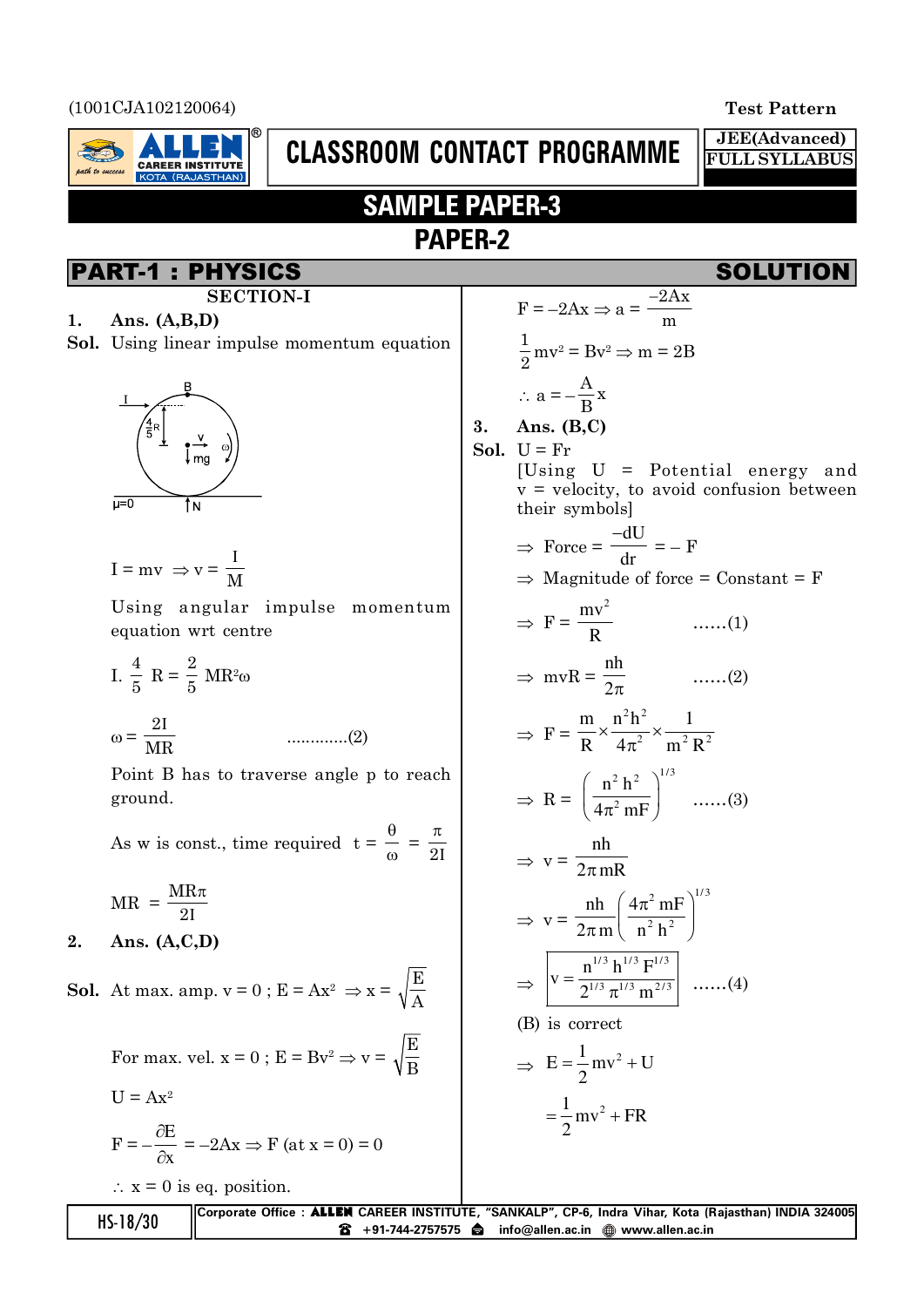$$
\Rightarrow E = \frac{1}{2} m \left( \frac{n^{2/3} h^{2/3} F^{2/3}}{2^{2/3} \pi^{2/3} m^{4/3}} \right) + F \times \left( \frac{n^2 h^2}{4 \pi^2 m F} \right)^{1/3}
$$

$$
\Rightarrow E = \left( \frac{n^2 h^2 F^2}{4 \pi^2 m} \right)^{1/3} \left[ \frac{1}{2} + 1 \right]
$$

$$
= \frac{3}{2} \left( \frac{n^2 h^2 F^2}{4 \pi^2 m} \right)^{1/3}
$$

Answer is (B,C)

### **4. Ans. (A,D)**

**Sol.** Let at time t particle be at point P (x, y) and its velocity be

$$
\vec{V} = (V_x \hat{i} + V_y \hat{j}).
$$
  
\n
$$
|\vec{V}| = |\vec{V}_0| \Rightarrow V_0^2 = V_x^2 + V_y^2.
$$

(work done by magnetic field is always zero so change in magnitude of velocity is zero) Then, magnetic force on the particle at point P is

$$
\overrightarrow{F} = q \left( V_x \hat{i} + V_y \hat{j} \right) \times B_0 \left( 1 + \frac{y}{d} \right) \left( -\hat{k} \right)
$$
\n
$$
\Rightarrow -q B_0 \left[ 1 + \frac{y}{d} \right] dy = m dv_x
$$

Now when the particle will be coming out of the at that point  $y = d$ . Let the velocity in x-direction be  $V_x$  then integrating we get,

2

$$
\int_{v_0}^{v_g} dv_x = -\frac{qB_0}{m} \int_{0}^{d} \left[1 + \frac{y}{d}\right] dy
$$

$$
= -\frac{qB_0}{m} \left[d + \frac{d^2}{2d}\right] = -\frac{3qB_0d}{2m}
$$

so 
$$
V_x = V_0 - \frac{\partial \Phi_0}{\partial m}
$$
  
Now

 $\Rightarrow V_{y} = \sqrt{V_{0}^{2} - V_{x}^{2}}$  $\Rightarrow V_y = \sqrt{V_0^2 - \left(V_0 - \frac{3q B_0}{2m}d\right)^2}$ 2m

## **5. Ans. (A,C)**

**Sol.** Charge on capacitor before insertion of dielectric slab  $= 100$  mC

> Charge on capacitor after insertion of dielectric slab = 300 mC

Increase in charge on the capacitor

 $= 300 - 100 = 200$  mC

Heat produced  $= 0$ 

Energy supplied by the cell  $=$  increase in stored potential energy + work done on the person who filling the dielectric slab.

## **6. Ans. (A,D)**

**Sol.** at any time 't'



using KVL :

$$
\frac{Q-q}{C_1} - L\frac{di}{dt} - \frac{q}{C_1} = 0
$$
  
or 
$$
\frac{Q-q}{C_1} - L\left(\frac{d^2q}{dt^2}\right) - \frac{q}{C_1} = 0
$$
  
or 
$$
L\frac{d^2q}{dt^2} = \frac{Q}{C_1} - \frac{2q}{C_1}
$$
  
or 
$$
\frac{d^2q}{dt^2} = -\left(\frac{2}{LC_1}\right)q + \frac{Q}{LC_1}
$$
  

$$
\Rightarrow q = \frac{Q}{2}\sin\left(\omega t + \theta\right) + \frac{Q}{2}\left\{\omega = \sqrt{\frac{2}{LC_1}}\right\}
$$
  

$$
Q_1 = Q - q = \frac{Q}{2}(1 + \cos \omega t)
$$
  

$$
= \frac{CV_0}{2}(1 + \cos \omega t)
$$
  

$$
= \frac{CV_0}{2}(1 - \cos \omega t)
$$
  

$$
= \frac{CV_0}{2}(1 - \cos \omega t)
$$
  

$$
= \frac{CV_0}{2}(1 - \cos \omega t)
$$
  

$$
= \frac{CV_0}{2}(1 - \cos \omega t)
$$

**Sol. In the first case :**

**1. Ans. 15.00**

From the figure it is clear that  $\overrightarrow{\mathrm{V}}_{\!\scriptscriptstyle\mathrm{RMI}}$  is 10 m/s downwards and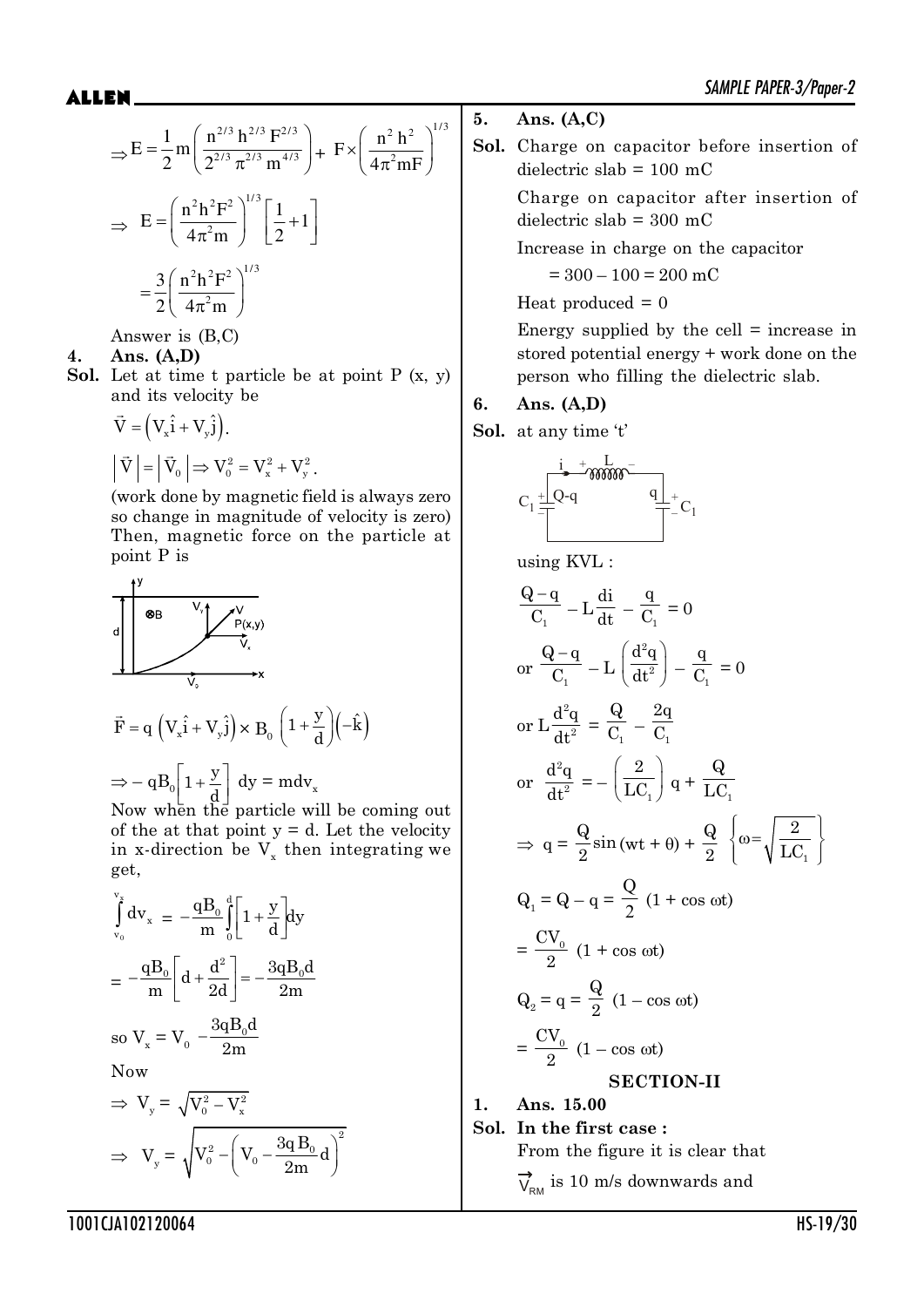$\overline{V}_{\!{\sf M}}$  is 10 m/s towards right.



## **In the second case :**

Velocity of rain as observed by man becomes  $\sqrt{3}$  times in magnitude.

 $\therefore$  New velocity of rain

$$
\vec{V}_{\rm R'}=\vec{V}_{\rm R'M}+\vec{V}_{\rm M}
$$

 $\therefore$  The angle rain makes with vertical is



: Change in angle of rain =  $45 - 30 = 15^{\circ}$ . **2. Ans. 8.00**



- **3. Ans. 0.00**
- **Sol.** Let x is the vertical distance covered by

the ring. Then  $x = L \tan 37^\circ = 0.7 \times \frac{1}{4}$ 3  $\Delta l = L \sec 37^{\circ} - L = L (\sec 37^{\circ} - 1)$ 

$$
\Rightarrow \frac{L}{4} = D l
$$

 $\Delta l$  = distance moved by block M Now, from constraint relation

$$
v_M = v_r \sin 37^\circ = \frac{3}{5} v_r
$$
 ...(1)



 $v_r$  = velocity of ring,  $v_M$  = velocity of the block at this instant

From mechanical energy conservation  $\Delta$ PE +  $\Delta$ KE = 0

$$
-mgx + Mg \Delta l \sin 37^{\circ} + \frac{1}{2} mv_r^2 + \frac{1}{2} Mv_M^2 = 0 ... (2)
$$

on solving eq.  $(1)$  and  $(2)$ , we get  $v_r = 0$  m/s Hence instantaneous power will also be zero.

## **4. Ans. 7.66 to 7.67**

**Sol.** The rays starting from the object *O* would appear to come from the point *O'*, due to refraction through the glass plate. This displacement *OO'* is given by  $OO' = t$  $(1 - 1/\mu)$  where *t* is the thickness of the plane and  $\mu$  its refractive index.

$$
\therefore \quad OO' = 3(1 - \frac{1}{1.5}) = 1 \text{ cm}
$$

$$
\therefore PO' = 21 - 1 = 20
$$
 cm

Now if the object were at *O'* (apparent position) its image formed by the mirror would have been at a distance *v* from the mirror (at *I'*) so that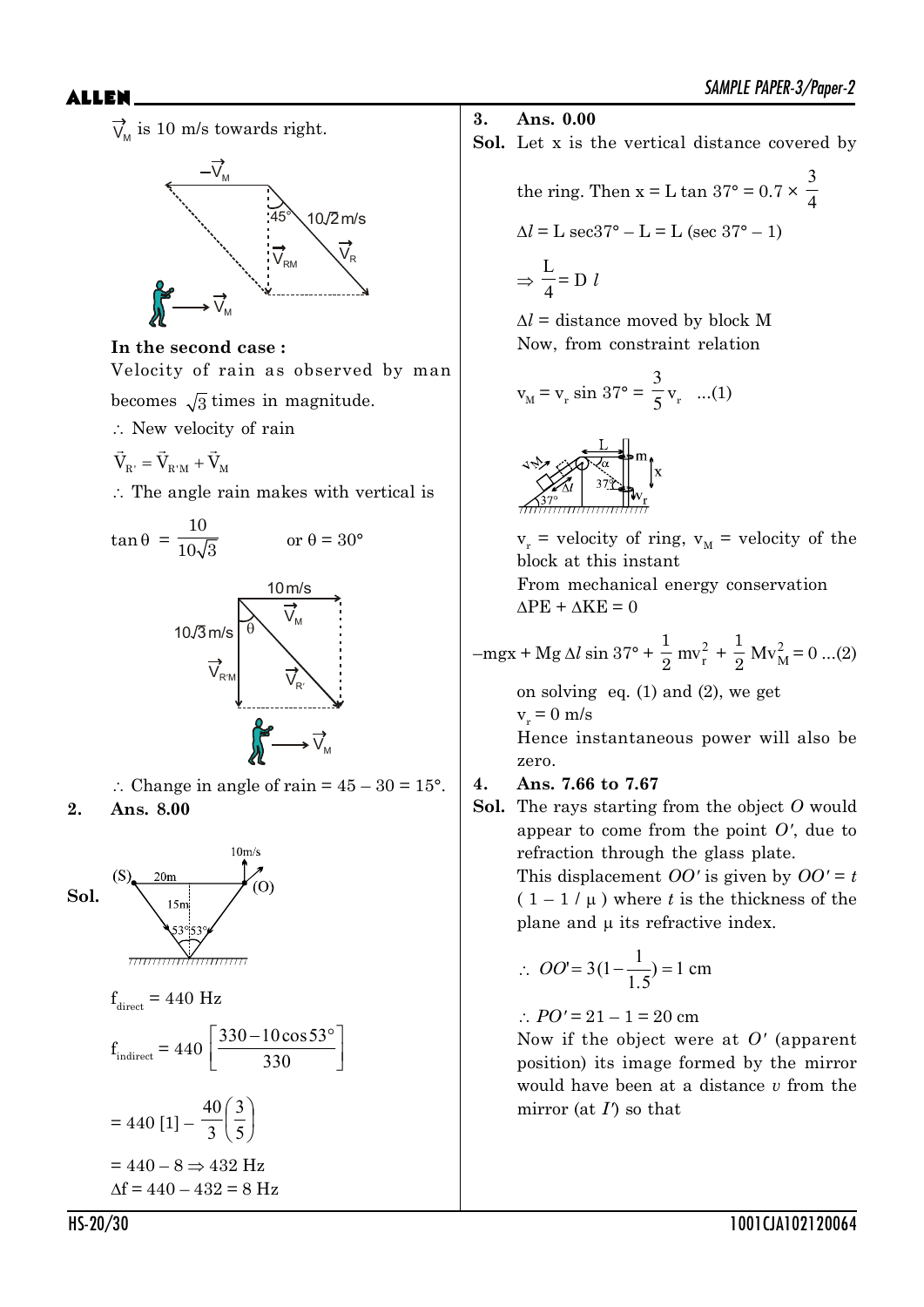

$$
v = \frac{uf}{u - f}, u = 20 \text{ cm},
$$
  

$$
f = \frac{R}{2} = \frac{10}{2} = 5 \text{ cm}
$$

$$
y = \frac{20 \times 5}{20 - 5}
$$
  
100 - 20

 $v = \frac{100}{100}$ 15 20 3 cm

However, the reflected rays have to pass through the glass slab and would converge at *I*.

But  $II' = 3(1 - \frac{1}{1})$ 1 5  $(1-\frac{1}{1\epsilon})=1$ .  $(-\frac{1}{15}) = 1$  cm  $\therefore$  The final position of the image will be at a distance  $PI = \frac{20}{1} +$ 3  $1= 7.67$  cm from the mirror.

## **5. Ans. 35.00**

**Sol.** Total resistance = 
$$
\int_{0}^{L} \lambda x \, dx = \frac{\lambda}{2} L^2
$$
For balance condition

$$
\frac{R_1}{R_2} = \frac{(\lambda/2)l_1^2}{(\lambda/2)(L^2 - l_1^2)}
$$
  
\nSimilarly, 
$$
\frac{R_2}{R_1} = \frac{l_2^2}{L^2 - l_2^2}
$$
  
\n
$$
\therefore \frac{R_1}{R_2} = \frac{l_1^2}{L^2 - l_1^2} = \frac{l_1^2}{L^2 - l_1^2} = n
$$
  
\nSolving,  $l_1 = L\sqrt{\frac{n}{n+1}}$  and  $l_2 = L\sqrt{\frac{1}{n+1}}$   
\n
$$
\therefore \Delta = l_1 - l_2 = \frac{L}{\sqrt{n+1}}(\sqrt{n} - 1)
$$

Putting  $L = 100$  cm and  $n = 3$ 

$$
D = \frac{100}{2}(\sqrt{3} - 1) = 35
$$
 cm

**6. Ans. 8.00**

$$
\textbf{Sol.} \qquad \qquad \overbrace{\bigcup_{\substack{N_1 \\ W}}^{\mu N_2} \xrightarrow{\mu N_1}}^{\mu N_2}
$$

 $\Sigma F_y = 0 \Rightarrow F + \mu N_2 + N_1 = W$  $\Sigma F_x = 0 \Rightarrow F = \mu N_1$  $\Sigma t = 0 \Rightarrow Fr = \mu N_1 r + \mu N_2 r$ Solving above equations with  $\mu = 0.5$ 

$$
\Rightarrow F = \frac{3W}{8} = 0.375W
$$

after rounding-off upto 2 decimal places, it will be 0.38W.

## **SECTION-III**

1. Ans. 5  
\n801. 
$$
\sqrt{\frac{1}{2}F_0 = m_1 a_{m_2}} \leftarrow \frac{1}{2} \left( \frac{1}{2} \right)
$$
\n
$$
F_T = m_1 g = 0.1 \times 1 \times 10 = 1 \text{N}
$$
\n
$$
a_{m_2} = \frac{F - Fr}{m_2} = \frac{15 - 1}{10} = 1.4 \text{ m/sec}^2
$$
\n
$$
a_{m_1, m_2} = a = \frac{m_1 a_{m_2} - Fr}{m_1} = \frac{1.4 - 1}{1}
$$
\n
$$
= 0.4 \text{ m/sec}^2
$$
\n
$$
Time taken by m_1 to move 1 m
$$
\n
$$
\sqrt{2 \times 1}
$$

$$
t = \sqrt{\frac{2 \times 1}{0.4}} = \sqrt{5}
$$

**2. Ans. 2**

**Sol.** Using the energies for the photons for two given transitions,

$$
E_{2n} - E_n = 40.8 \Rightarrow 13.6z^2 \left[ \frac{1}{n^2} - \frac{1}{4n^2} \right] = 40.8
$$
  
and  

$$
E_{2n} - E_1 = 204 \Rightarrow 13.6z^2 \left[ \frac{1}{1^2} - \frac{1}{4n^2} \right] = 204
$$

**3. Ans. 8**

**Sol.**  $\frac{PT^2}{Y} = k \Rightarrow \frac{nRT}{Y} \cdot \frac{T^2}{Y} = k \Rightarrow T^3 = \frac{kV^2}{R}$  $V$  V V  $N$  nR  $= k \Rightarrow \frac{n \pi}{r} \cdot \frac{1}{r} = k \Rightarrow T^3 = -$ 

1001CJA102120064 HS-21/30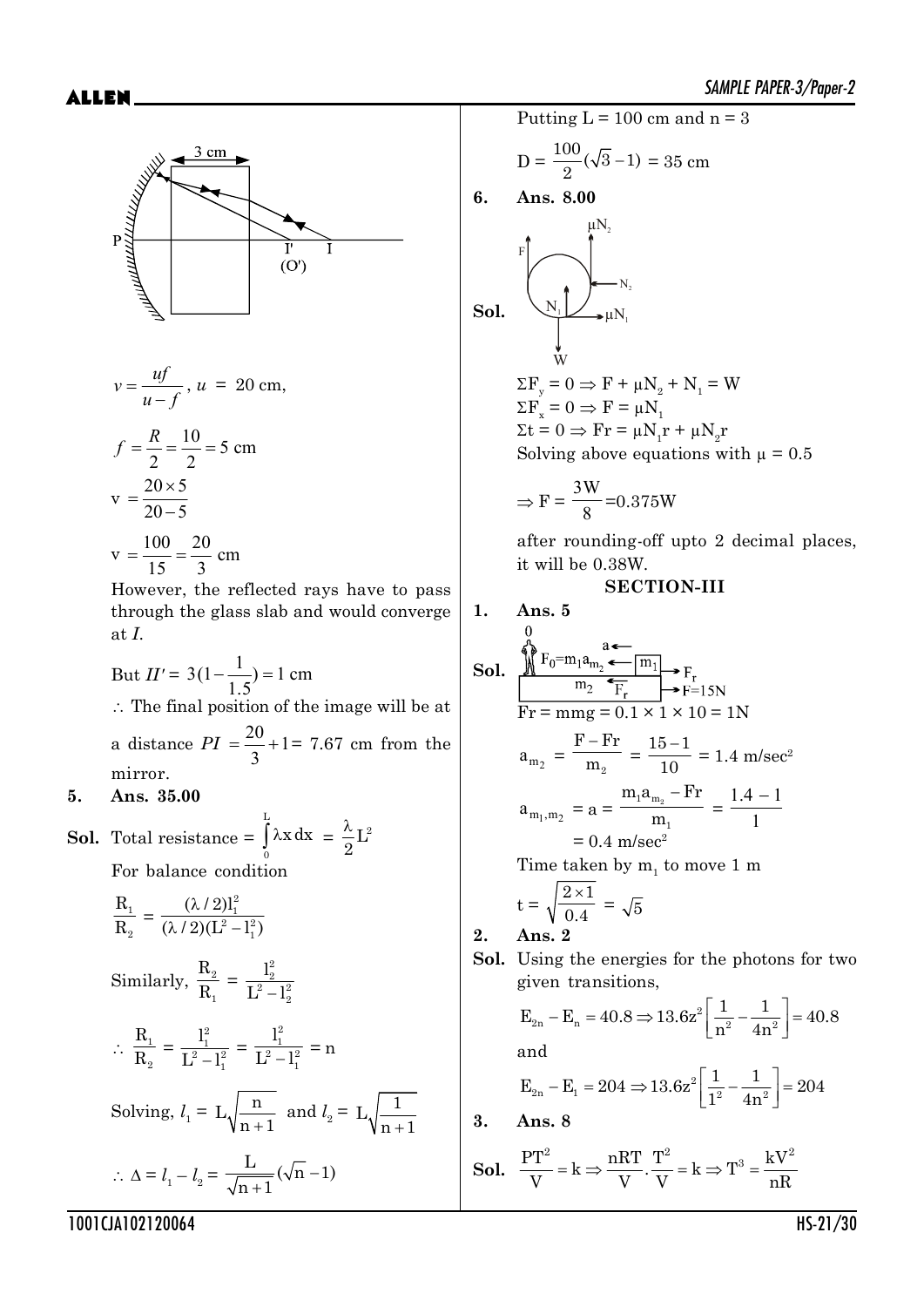Now,Differentiating,

$$
3T^{2} \frac{dT}{dV} = \frac{2kV}{nR} \Rightarrow \frac{dV}{dT} = \frac{3nRT^{2}}{2kV} = \frac{3}{2} \frac{nR}{P}
$$

**5. Ans. 8**

**Sol.** Dipole moment

Molar Heat capacity,

$$
C=C_V+\frac{P}{n}\frac{dV}{dT}=\frac{5R}{2}+\frac{P}{n},\frac{3}{2}\frac{nR}{P}=\frac{8R}{2}
$$

**4. Ans. 4**

**Sol.** For constant velocity,  $a = 0$  $F_0 = F_m$  $= i \ell B = \left(\frac{c}{R}\right) \ell B$ ¹  $\left(\frac{\mathfrak{s}}{n}\right)$  $\setminus$  $\left(\frac{\varepsilon}{R}\right)$  $\ell B = \left(\frac{B\ell v_0}{R}\right)$  $\ell B$  $\frac{\rm B\ell v_0}{\rm D}\bigg|\ell$ ¹  $\left(\frac{B\ell v_0}{D}\right)$  $\setminus$ §  $v_0 = \frac{F_0 R}{R^2 \rho^2}$ B  $F_0R$  $\ell$ velocity at point 'P' Now, retardation  $a = \frac{-m}{m}$  $\frac{F_m}{m} = \frac{i\ell F}{m}$  $i\ell B$  $a =$ mR  $\frac{B^2\ell^2}{D}$  v  $\Rightarrow -v \frac{d}{ds}$ dv = mR  $\frac{B^2\ell^2}{D}$  v  $_{\text{or}}$  –  $\int$  $\boldsymbol{0}$  $v_0$  $\frac{dv}{dx}$ mR  $\frac{B^2\ell^2}{\epsilon}$ s 0 ds or  $v_0 =$ mR  $\frac{B^2\ell^2}{B}$  s or  $s = \frac{\text{max}_{0}}{R^2 \ell^2}$ B mRv  $\frac{6}{\ell^2} = \frac{6}{B^4 \ell^4}$ 2  $\overline{0}$ B  $F_0$ mR  $\ell$  $= 320 \text{ m}$ 

## PART–2 : CHEMISTRY SOLUTION

**SECTION-I**

- **1. Ans. (A,C,D)**
- **2. Ans.(A,B,C)**
- **3. Ans.(A,B,D)**
- **4. Ans. (A,B,C,D)**
- (i)  $H_2A + NaOH \longrightarrow NaHA + H_2O$

0.1M,1mole 0.1M,1mole

0.05M,200ml

$$
PH = \frac{PKa_1 + PKa_2}{2} = \frac{3+6}{2} = 4.5
$$

**Ans. 8**  
\n**1.** Dipole moment 
$$
\frac{2\sqrt{2}qR}{\pi}
$$
  
\n**24**  
\n**4**  
\n**4**  
\n**4**  
\n**4**  
\n**4**  
\n**4**  
\n**4**  
\n**4**  
\n**4**  
\n**4**  
\n**4**  
\n**4**  
\n**4**  
\n**4**  
\n**4**  
\n**4**  
\n**4**  
\n**4**  
\n**4**  
\n**4**  
\n**4**  
\n**4**  
\n**4**  
\n**4**  
\n**4**  
\n**4**  
\n**4**  
\n**4**  
\n**4**  
\n**4**  
\n**4**  
\n**4**  
\n**4**  
\n**4**  
\n**4**  
\n**4**  
\n**4**  
\n**4**  
\n**4**  
\n**4**  
\n**4**  
\n**4**  
\n**4**  
\n**4**  
\n**4**  
\n**4**  
\n**4**  
\n**4**  
\n**4**  
\n**4**  
\n**4**  
\n**4**  
\n**4**  
\n**4**  
\n**4**  
\n**4**  
\n**4**  
\n**4**  
\n**4**  
\n**4**  
\n**4**  
\n**4**  
\n**4**  
\n**4**  
\n**4**  
\n**4**  
\n**4**  
\n**4**  
\n**4**  
\n**4**  
\n**4**  
\n**4**  
\n**4**  
\n**4**  
\n**4**  
\n**4**  
\n**4**  
\n**4**  
\n**4**  
\n

**6. Ans. 5 Sol.** By Energy Conservation mg R  $\frac{\text{R}}{\text{2}} = \frac{1}{2} \frac{\text{m}(\sqrt{2R})^2 \omega^2}{3}$ 2 3  $\Rightarrow$  w<sup>2</sup> = 3g 2R Now, 2Ncos 45° – mg = m  $\times \frac{3g}{\sqrt{2}} \times \frac{R}{\sqrt{6}}$ 2R  $\sqrt{2}$  $\Rightarrow$  N = 5mg  $\frac{6}{2\sqrt{2}}$  = 50

(ii) H<sub>2</sub>A + 2NaOH 
$$
\longrightarrow
$$
 Na<sub>2</sub>A + H<sub>2</sub>O  
\n0.1 M, 100 m10.1 M, 200m1 M =  $\frac{10}{300} = \frac{1}{30}$   
\nA<sup>-2</sup> + H<sub>2</sub>O  $\Longrightarrow$  HA<sup>-</sup> + OH<sup>-</sup>  
\nC(1- $\alpha$ ) C $\alpha$  C $\alpha$   
\nK<sub>h</sub> =  $\frac{\begin{bmatrix} H A^{-} \end{bmatrix} \begin{bmatrix} OH^{-} \end{bmatrix} \begin{bmatrix} H^{+} \end{bmatrix}}{\begin{bmatrix} A^{-2} \end{bmatrix} \begin{bmatrix} H^{+} \end{bmatrix}} = \frac{K_{w}}{Ka_{2}} = \frac{10^{-14}}{10^{-6}} = 10^{-8}$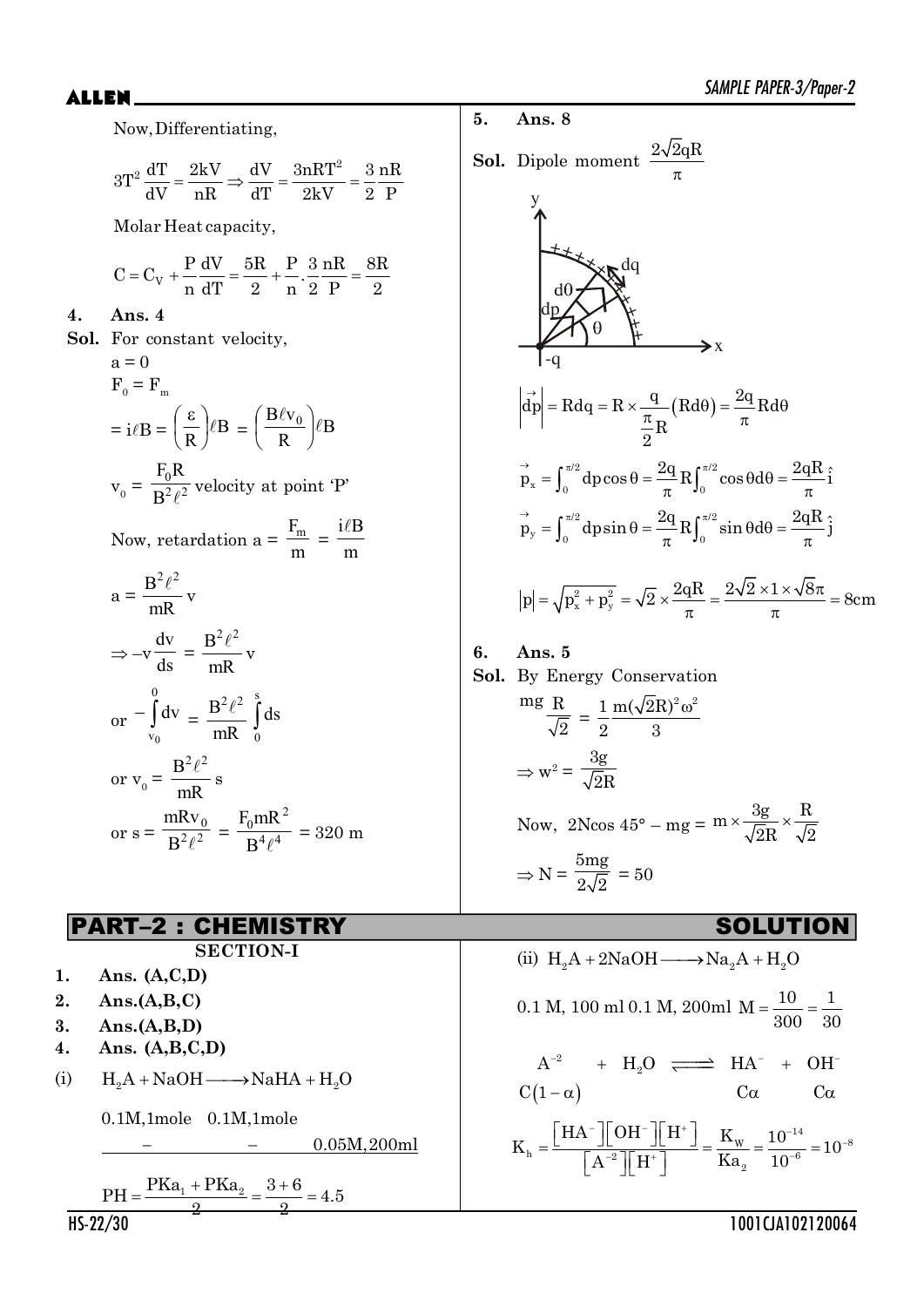$$
K_h = \frac{C\alpha^2}{(1-\alpha)} = 10^{-8}
$$
  
\n⇒  $\frac{10}{300}\alpha^2 = 10^{-8}$   
\n $\alpha^2 = 30 \times 10^{-8}$   
\n $\alpha^2 = \sqrt{30} \times 10^{-4}$   
\n
$$
[OH^-] = \alpha = \frac{1}{30} \cdot \sqrt{30} \times 10^{-4} = \frac{1}{\sqrt{30}} \times 10^{-4}
$$
  
\n
$$
[OH^+] = \frac{10^{-14}}{10^{-4} \times \frac{1}{\sqrt{30}}}
$$
  
\nPH = 10 -  $\frac{1}{2}$  log 30 = 10.738 = 9.26  
\n(iii)  
\nH<sub>2</sub>A + 2NaOH → Na<sub>2</sub>A + 2H<sub>2</sub>O  
\n0.1 × 100 0.1 × 400  
\n10 40  
\n0 20 20  
\nNa<sub>2</sub>A + NaOH  
\n
$$
(OH^-) = \frac{1}{25}
$$
  
\nPOH = -log $\frac{1}{25}$  = log 25  
\nPOH = 1.3979  
\nPH = 12.602  
\n(iv) Buffer solution  
\n5. Ans.(A,B,C,D)  
\n6. Ans.(B,C)  
\nSECTION-II  
\n1. Ans. (5.00)  
\n2. Ans. (0.00)  
\n2. Ans. (0.00)

$$
3. \quad \text{Ans.} (0.11)
$$

No. of eq. of oxalic acid = No. of eq. of NaOH

or 
$$
\frac{5.00 \times 0.10}{1000} \times 2 = \frac{9.0 \times M}{1000} \times 1
$$
  
Molarity of NaOH solution =  $\frac{1}{9}$  = 0.11M

4. Ans. (0.02)  
\n
$$
Z=1+\left(b-\frac{a}{RT}\right)\frac{1}{Vm}
$$
\n
$$
PVm = ZRT \qquad \Rightarrow \frac{1}{Vm} = \frac{P}{ZRT}
$$
\n
$$
Z=1+\frac{P}{ZRT}\left(b-\frac{a}{RT}\right)\left(T_B=\frac{a}{Rb}\right)
$$
\n
$$
Z=1+\frac{P}{ZRT}\left(b-\frac{bT_B}{T}\right)
$$
\n
$$
\frac{Z(Z-1)RT}{P} = b\left(1-\frac{T_B}{T}\right) = b\left(\frac{T-T_B}{T}\right)
$$
\n
$$
b=\left(\frac{T}{T-T_B}\right)\cdot\frac{(Z-1)ZRT}{P}
$$
\n
$$
b=\left(\frac{300}{300-200}\right)\cdot\frac{0.0003 \times 1.0003}{1 \text{ bar}} \times \frac{0.08 \text{litre bar}x^{-1} \text{mole}^{-1}}{x 300}
$$
\n
$$
b = 3 \times 3 \times 10^{-4} \times 1.003 \times 8 \times 10^{-2} \times 300
$$
\n
$$
b = 0.02160 \text{ litre/mole}
$$
\n5. Ans. (2.00)  
\n6. Ans. (6.00)  
\nSECTION-III  
\n1. Ans. (5)  
\n
$$
\frac{5 \text{KI}}{3} + \text{KIO}_3 + \frac{6 \text{HCl}}{10 \text{mmoles}} \longrightarrow \frac{3I_2}{5} + 6 \text{KCl} + 3H_2O
$$

$$
I_{_{2}}+2Na_{_{2}}S_{_{2}}O_{_{3}}\longrightarrow2NaI+Na_{_{2}}S_{_{4}}O_{_{6}}\\z_{\text{millimoles}}
$$

$$
x = \frac{25}{3} \text{ and } y = 10
$$

$$
3X - 2Y = 5
$$
  
**Ans.(2)**  

$$
Area = 2x + 12
$$

3. Ans. $(3)$ Ans. $(9)$  $\overline{4}$ .

 $2.$ 

Ans. $(8)$ 5.

Ans. $(7)$  $6.$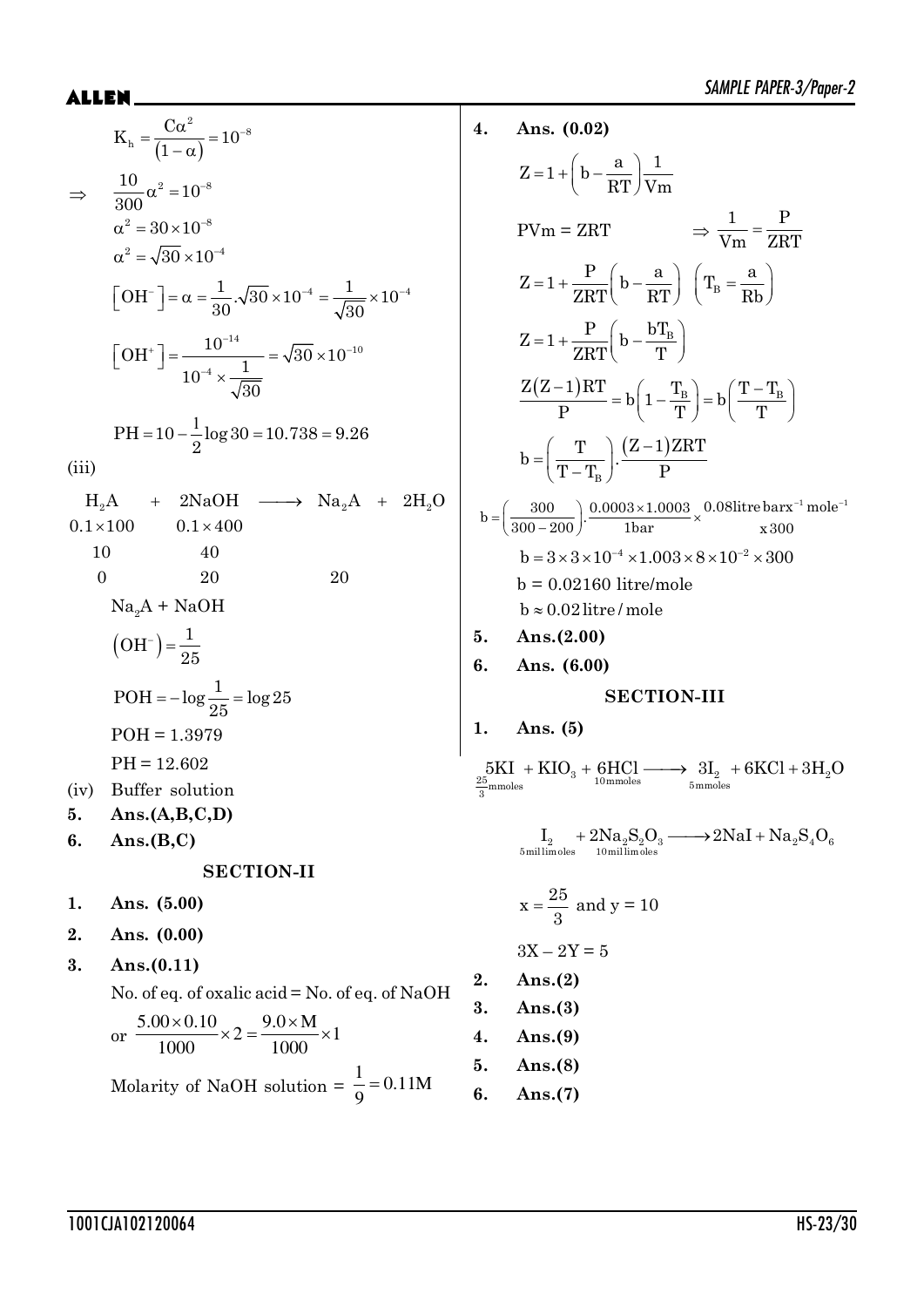## PART-3 : MATHEMATICS SOLUTION

## **SECTION-I**

## **1. Ans. (B,D)**

**Sol.** There will be three points in a plane at a time and a plane parallel to the plane containing three points and equidistant from point and plane. No. of such plane '4'. Now consider set of skew lines passing through two points at a time. Three sets of two skew lines can be obtained. Now consider plane bisecting line of shortest distance between them, such three planes are possible. Total planes '7'.

## **2. Ans. (A,C)**

**Sol.** Divide throughout by  $x^3y$ , we get

$$
2\frac{dx}{x} + 2\frac{dy}{y} - 2\frac{y^3}{x^3}dx + 3\frac{y^2}{x^2}dy = 0
$$
  
\n
$$
\Rightarrow 2\frac{dx}{x} + 2\frac{dy}{y} + \frac{3xy^2dy - 2y^3dx}{x^3} = 0
$$
  
\n
$$
\Rightarrow 2\frac{dx}{x} + 2\frac{dy}{y} + \frac{3x^2y^2dy - 2xy^3dx}{x^4} = 0, \text{ on integrating we get}
$$
  
\n
$$
\Rightarrow 2(\ln x + \ln y) + \frac{y^3}{x^2} = C \text{ Now put } x = 1, y = 1
$$

$$
\Rightarrow 2\ell n(1) + 1 = C \Rightarrow C = 1 \Rightarrow 2\ell n(xy) + \frac{y^3}{x^2} = 1, \frac{m-3}{n-2}
$$

**3. Ans. (A,B,C)**

**Sol.** We have 
$$
\int_0^x f(t) dt + x \int_0^x f(t) dt - \int_0^x t \cdot f(t) dt = (-1 + e^{-x})
$$
 Differentiate both sides with respect to x, we get

$$
f(x) + \int_0^x f(t) dt = -e^{-x}
$$
 ...(i)

Put  $x = 0$ , wet get  $f(0) = -1$ Again differentiating both sides of equation (i) with respect to 'x', we get

$$
e^x\big(f(x)+f'(x)\big)=1
$$

Now integrating both sides with respect to x, we get

$$
e^{x} f(x) = x + C, f(0) = -1
$$

$$
-1 = 0 + C \Rightarrow C = -1
$$

 $f(x) = (x-1)e^{-x}$ , Now we can check options.

## **4. Ans. (A,B,D)**

**Sol.** 
$$
\phi(x) = f(x) + Ag(x)
$$

clearly  $\phi(x)$  is continuous and differentiable in  $[x_1, x_2]$  and  $(x_1, x_2)$  respectively.

If 
$$
f(x_1) + Ag(x_1) = f(x_2) + Ag(x_2)
$$
  
\n $\Rightarrow \frac{f(x_1) - f(x_2)}{g(x_2) - g(x_1)} = A$   
\n $\Rightarrow A = \frac{4 - 6}{2 - 1} = \frac{-2}{1} = -2$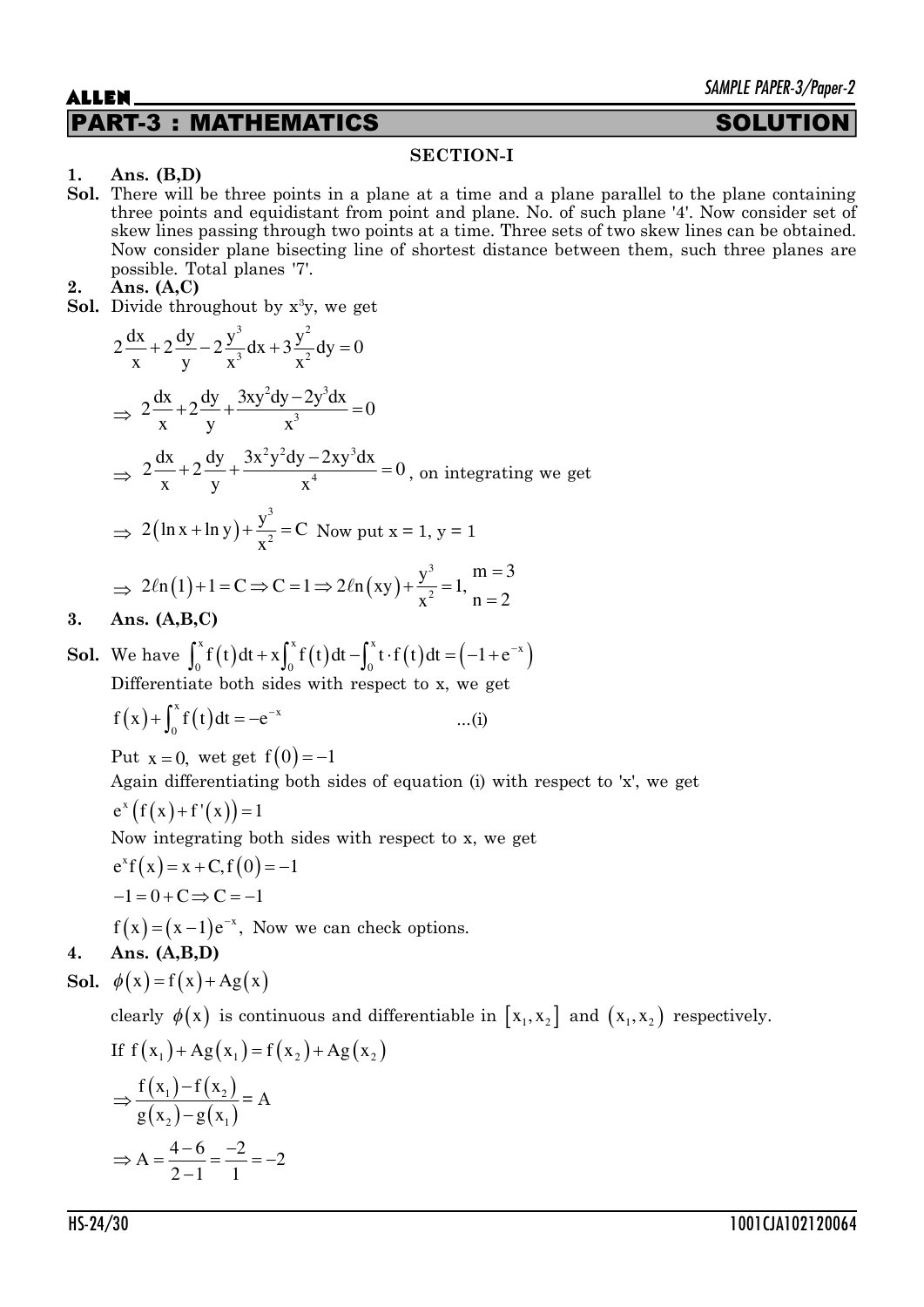We can apply Rolle's theorem on  $\phi(x) = f(x) - 2g(x)$ 

which states that  $\phi'(c) = 0$  for some  $c \in (x_1, x_2)$ 

- $f'(c) = 2g'(c) \Rightarrow \lambda = 2$
- (A) Clearly prime number has two divisors
- $(B)$  No. of ways of putting 5 identical balls in three identical boxes  $(3,1,1)$  &  $(2,2,1)$  two ways.
- (C)  $e^{\sin x} x = 0 \Rightarrow \sin x = \ln x$

only '1' solution so this option is incorrect.

(D) No. of into functions are two.

## **5. Ans. (C,D)**

**Sol.** 
$$
f(0) = \lim_{h \to 0^+} f(0+h) = \lim_{h \to 0^-} f(0-h)
$$
  
\n $a = \ln(1) + b(0) \Rightarrow \boxed{a=0}$   
\n $f'(x) = \begin{cases} (\cos(\sin x)) \cos x ; & x \ge 0 \\ -\frac{\sin x}{\cos x} + b & ; x < 0 \end{cases}$   
\nLHD =  $(\cos(0)) \cos 0 = 1$   
\nRHD =  $a + b = b$   
\n $\Rightarrow b = 1$ 

$$
6. \quad \text{Ans. (B,C,D)}
$$

**Sol.**  $T_r$  (r<sup>th</sup> term of the series) =  $(-1)^{r-1} \left(1 + \frac{1}{2} + \frac{1}{3} + .... + \frac{1}{r}\right) \cdot {}^nC_r$  $2 \quad 3 \quad r$  $(-1)^{r-1}\left(1+\frac{1}{2}+\frac{1}{3}+\ldots+\frac{1}{r}\right)$ . "

Now 
$$
(-1)^{r-1} (1 + x + x^2 + .... + x^{r-1}) \cdot {}^nC_r = \left(\frac{1-x^r}{1-x}\right) (-1)^{r-1} \cdot {}^nC_r
$$
  
\nNow  $\frac{1}{(1-x)} \sum_{r=1}^n \Big[ (-1)^{r-1} \cdot {}^nC_r - (-1)^{r-1} \cdot x^r \cdot {}^nC_r \Big]$   
\n $= \frac{1}{(1-x)} \Big[ (-1) \sum_{r=1}^n (-1)^r \cdot {}^nC_r + \sum_{r=1}^n (-1)^r \cdot x^r \cdot {}^nC_r \Big]$   
\n $= \frac{1}{(1-x)} \Big[ (-1) \{ (1-1)^n - 1 \} + \{ (1-x)^n - 1 \} \Big]$   
\n $= \frac{(1-x)^n}{(1-x)} = (1-x)^{n-1}$   
\n $\Rightarrow \sum_{r=1}^n (-1)^{r-1} (1 + x + x^2 + .... + x^{r-1}) \cdot {}^nC_r = (1-x)^{n-1}$   
\nIntegrating above equation, we get  
\n
$$
\int_0^1 \Big[ \sum_{r=1}^n (-1)^{r-1} (1 + x + x^2 + .... + x^{r-1}) \cdot {}^nC_r \Big] dx = \int_0^1 (1-x)^{n-1} dx
$$

$$
\Rightarrow \sum_{r=1}^{n} (-1)^{r-1} \cdot {^{n}C_r} \int_{0}^{1} \left(1 + x + x^2 + \dots + x^{r-1}\right) dx = \left[-\frac{(1-x)^{n}}{n}\right]_{0}^{1}
$$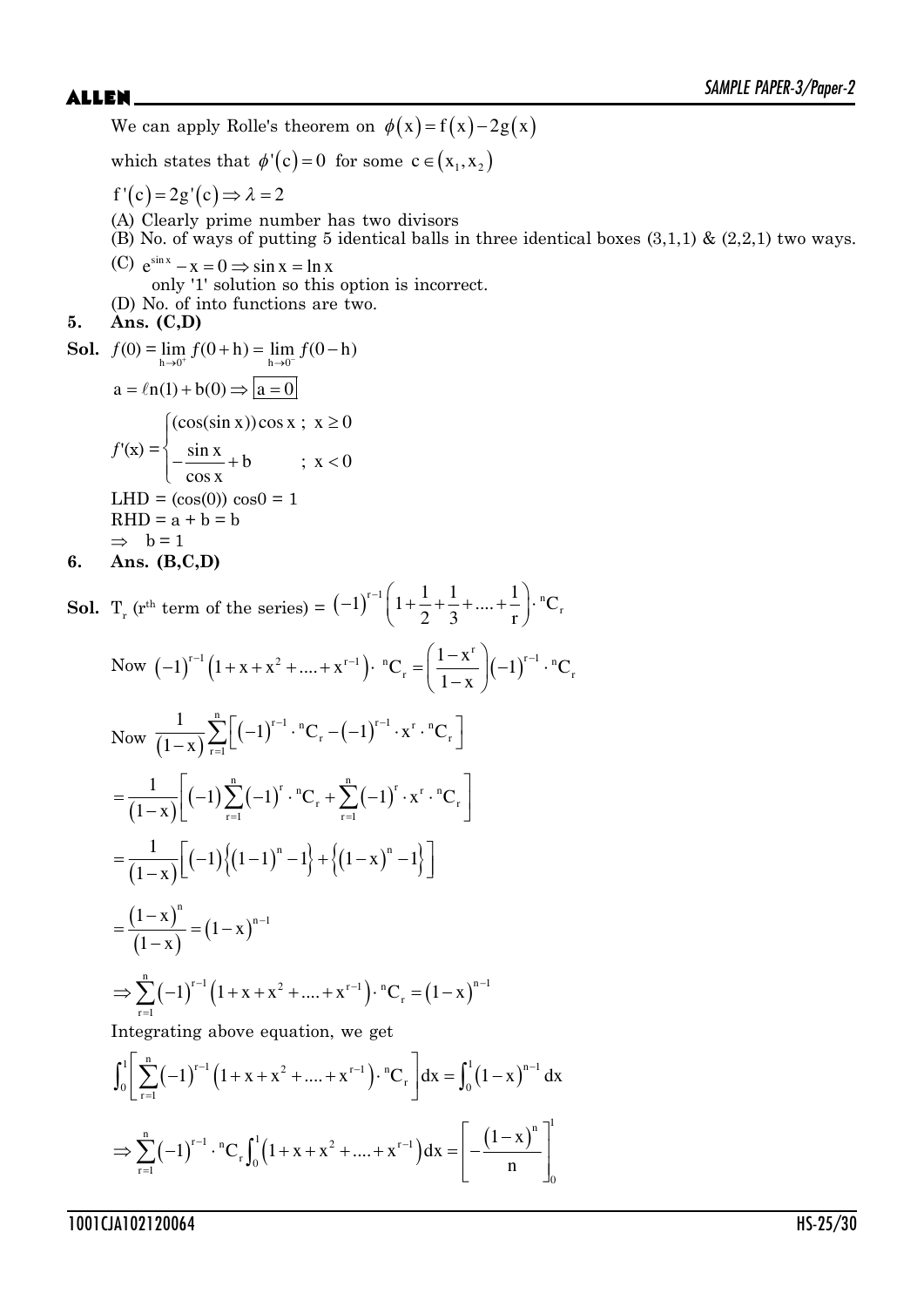$$
\Rightarrow \sum_{r=1}^{n} (-1)^{r-1} \cdot {}^{n}C_{r} \left[ x + \frac{x^{2}}{2} + \frac{x^{3}}{3} + \dots + \frac{x^{2}}{r} \right]_{0}^{1} = \frac{1}{n}
$$

$$
\Rightarrow \sum_{r=1}^{n} (-1)^{r-1} \cdot {}^{n}C_{r} \left[ 1 + \frac{1}{2} + \frac{1}{3} + \dots + \frac{1}{r} \right] = \frac{1}{n}
$$

## **1. Ans. 0.45**

**Sol.** Applying  $R_1 \rightarrow R_1 - R_2 \sec x$  and  $R_2 \rightarrow R_2 - R_3 \cos^2 x$ 

**SECTION-II**

$$
f(x) = \begin{vmatrix} 0 & 0 & \sec^2 x + \frac{\cos x}{\sin^2 x} - \frac{1}{\cos x \sin^2 x} \\ 0 & \cos^2 - \cos^4 x & \csc^2 x - \cos^4 x \\ 1 & \cos^2 x & \cos^2 x \end{vmatrix}
$$

Expanding along  $\mathrm{C}_1$ 

$$
f(x) = -(\cos^2 x - \cos^4 x)(\sec^2 x + \frac{\cos x}{\sin^2 x} - \frac{1}{\cos x \cdot \sin^2 x})
$$
  
\n
$$
= -\cos^2 x \cdot \sin^2 x (\frac{1}{\cos^2 x} + \frac{\cos x}{\sin^2 x} - \frac{1}{\cos x \cdot \sin^2 x})
$$
  
\n
$$
= -\cos^2 x \cdot \sin^2 x (\frac{\sin^2 x + \cos^3 x - \cos x}{\cos^2 x \sin^2 x})
$$
  
\n
$$
= -(\sin^2 x + \cos x (\cos^2 x - 1))
$$
  
\n
$$
= -(\sin^2 x - \cos x \cdot \sin^2 x)
$$
  
\n
$$
= \cos x \cdot \sin^2 x - \sin^2 x
$$
  
\n
$$
= \int_0^{\frac{\pi}{2}} (\cos x \cdot \sin^2 x - \sin^2 x) dx
$$
  
\n
$$
= \int_0^{\frac{\pi}{2}} \cos x \cdot \sin^2 x dx - \int_0^{\frac{\pi}{2}} \sin^2 x \cdot dx
$$
  
\n
$$
\sin x = t
$$
  
\n
$$
\cos x dx = dt
$$
  
\n
$$
\int_0^1 t^2 \cdot dt - \frac{1}{2} \cdot \frac{\pi}{2}
$$
  
\n
$$
= \frac{1}{3} - \frac{\pi}{4}
$$
  
\n
$$
= \frac{4 - 3\pi}{12} = -0.45
$$
  
\n2. Ans. 45.95 TO 45.96  
\nSoI.  $x^4 - 4x^3 + 6x^2 - 4x + 1 = 2021$   
\n
$$
(x - 1)^4 = 2021
$$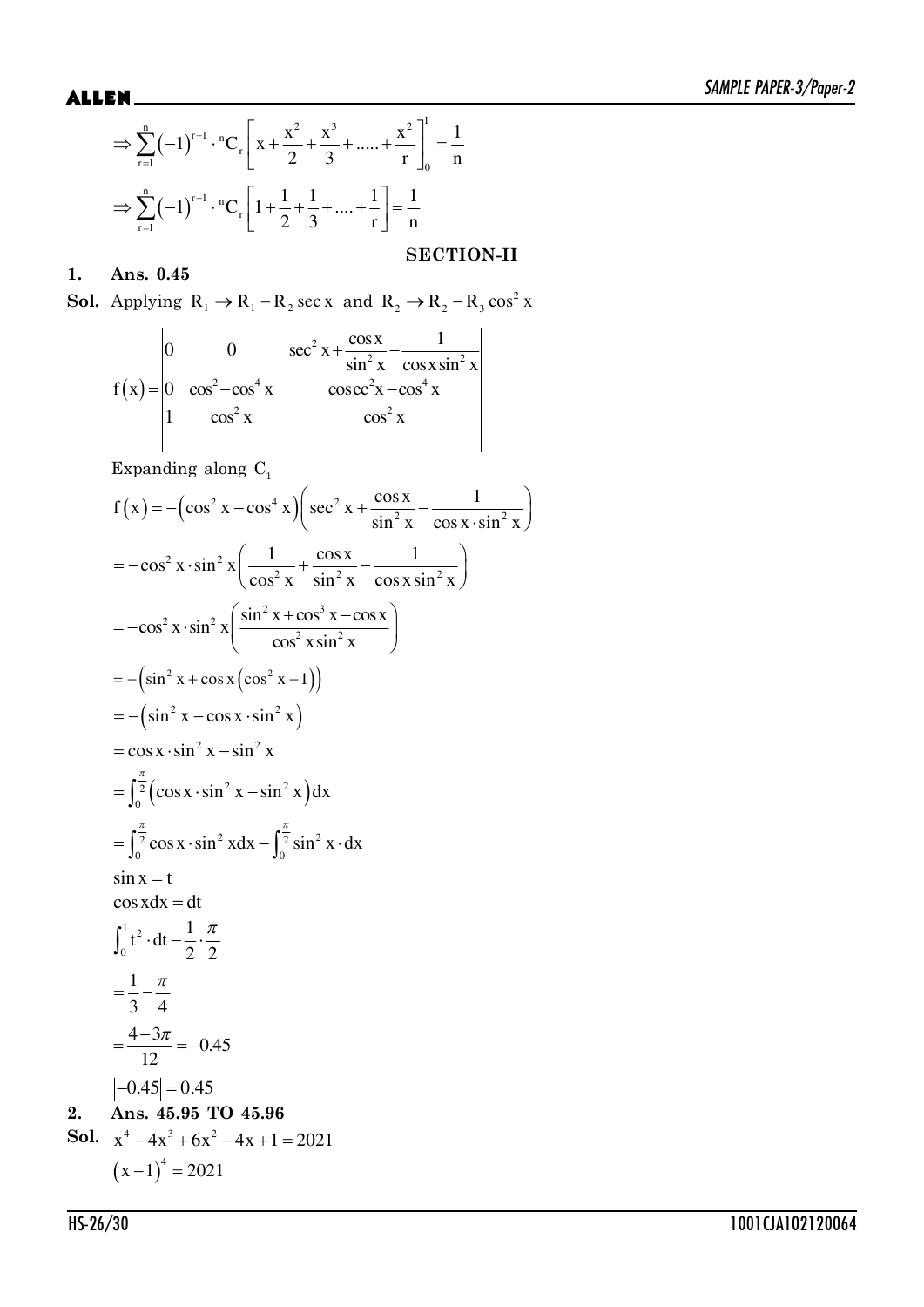$$
(x-1)^2 = \pm\sqrt{2021}
$$
  
\n
$$
(x-1)^2 = -\sqrt{2021}
$$
 because only non-real roots required  
\n
$$
x^2 + 1 - 2x + \sqrt{2021} = 0
$$
  
\n
$$
x^2 - 2x + 1 + \sqrt{2021} = 0
$$
  
\n3. **Ans.** 31.25  
\n**So.** 
$$
\frac{1}{1+a} + \frac{1}{1+b} + \frac{1}{1+c} \le 1 \Rightarrow \frac{1}{1+b} + \frac{1}{1+c} \le 1 - \frac{1}{1+a} = \frac{a}{1+a}
$$
  
\n
$$
\frac{a}{1+a} \ge \frac{1}{1+b} + \frac{1}{1+c}
$$
  
\nSimilarly 
$$
\frac{b}{1+b} \ge \frac{1}{1+c} + \frac{1}{1+a}
$$
 and 
$$
\frac{c}{1+c} \ge \frac{1}{1+a} + \frac{1}{1+b}
$$
  
\nApply A.M  $\ge$  G.M. for 
$$
\frac{1}{1+b} + \frac{1}{1+c}
$$
  
\n
$$
\therefore \frac{1}{1+b} + \frac{1}{1+c} \ge \frac{2}{\sqrt{1+b}\sqrt{1+c}} \Rightarrow \frac{a}{1+a} \ge \frac{2}{\sqrt{(1+b)(1+c)}}
$$
  
\nsimilarly the results  
\n
$$
\left(\frac{a}{1+a}\right)\left(\frac{b}{1+b}\right)\left(\frac{c}{1+c}\right) \ge \left(\frac{2}{\sqrt{(1+b)(1+c)}}\right)\left(\frac{2}{\sqrt{1+c}\sqrt{1+a}}\right)\left(\frac{2}{\sqrt{1+a}\sqrt{1+b}}\right)
$$
  
\nMultiply the results  
\n
$$
\left(\frac{a}{1+a}\right)\left(\frac{b}{1+b}\right)\left(\frac{c}{1+c}\right) \ge \left(\frac{2}{\sqrt{(1+b)(1+c)}}\right)\left(\frac{2}{\sqrt{1+c}\sqrt{1+a}}\right)\left(\frac{2}{\sqrt{1+a}\sqrt{1+b}}\right)
$$
  
\n
$$
\Rightarrow abc \ge 8
$$
  
\nNow expand  $(1+a^2)(1+b^2)(1+c^2)$   
\n
$$
= 1+(a^2+b^2+c^2)+(a^2b^2+c^2a^2)+a^2b^2c^
$$

Multiply the two  $((z_1 + iz_2)(z_1 - iz_2))^3 = 4 + 121$ 

1001CJA102120064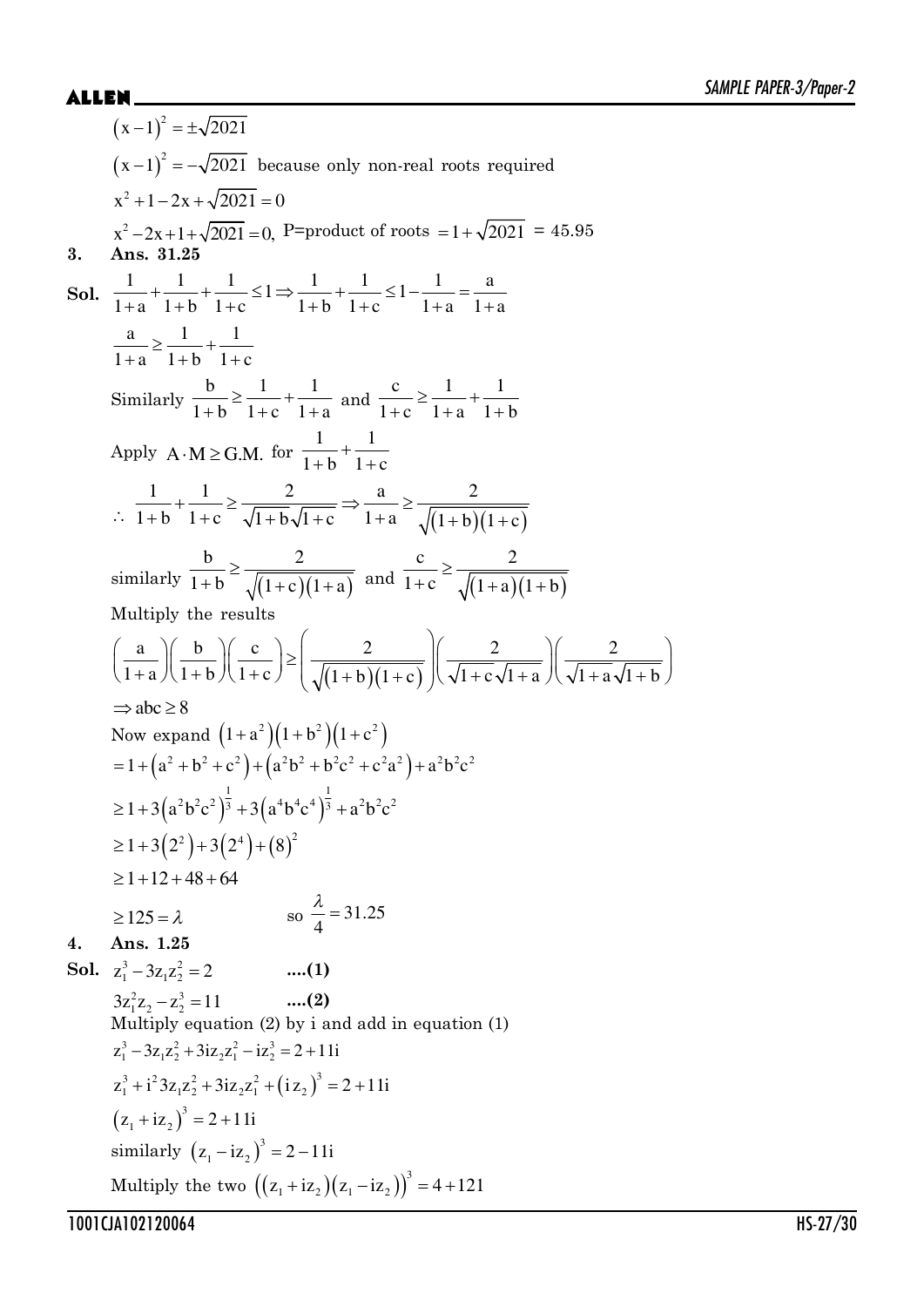## **ALLEN**

$$
(z_1^2 + z_2^2)^3 = 125
$$
  
\n
$$
z_1^2 + z_2^2 = 5
$$
  
\n
$$
|z_1^2 + z_2^2| = 5
$$
  
\n
$$
|z_1^2 + z_2^2| = \frac{5}{4} = 1.25
$$

### Ans. 1.00 5.

**Sol.** A tangent to  $\frac{x^2}{16} - \frac{y^2}{9} = 1$  is  $y = m_1 x \pm \sqrt{16m_1^2 - 9}$  .......(i) The other hyperbola is  $\frac{x^2}{-9} - \frac{y^2}{-16} = 1$ then tangent to it is y = m<sub>2</sub>x ±  $\sqrt{-9m_2^2 - (-16)}$ <br>(i) & (ii) are same.  $......(ii)$  $\implies$  m<sub>1</sub> = m<sub>2</sub> & 16m<sub>1</sub><sup>2</sup> - 9 = -9m<sub>2</sub><sup>2</sup> + 16  $\Rightarrow 25m_1^2 = 25$   $\Rightarrow m_1^2 = 1$   $\Rightarrow m_1 = \pm 1$ <br>  $\therefore m = 1$ Ans. 1.75 6.

**Sol.** Let a circle be  $x^2 + y^2 + 2gx + 2fy + c = 0$ , which intersects the ellipse at  $(a\cos\phi, b\sin\phi)$ , then  $a^2 \cos^2 \phi + b^2 \sin^2 \phi + 2ga \cos \phi + 2fb \sin \phi + c = 0$ 

$$
a^{2}\left(\frac{1-\tan^{2}\frac{\phi}{2}}{1+\tan^{2}\frac{\phi}{2}}\right)^{2} + b^{2}\left(\frac{2\tan\frac{\phi}{2}}{1+\tan^{2}\frac{\phi}{2}}\right)^{2} + 2ga\left(\frac{1-\tan^{2}\frac{\phi}{2}}{1+\tan^{2}\frac{\phi}{2}}\right) + 2fb\left(\frac{2\tan\frac{\phi}{2}}{1+\tan^{2}\frac{\phi}{2}}\right) + c = 0
$$
  
\n
$$
\Rightarrow a^{2}\left(1-2\tan^{2}\frac{\phi}{2}+\tan^{4}\frac{\phi}{2}\right) + 4b^{2}\tan^{2}\frac{\phi}{2} + 2ga\left(1-\tan^{4}\frac{\phi}{2}\right) + 2fb\left(2\tan\frac{\phi}{2}+2\tan^{3}\frac{\phi}{2}\right)
$$
  
\n
$$
+c\left(1+2\tan^{2}\frac{\phi}{2}+\tan^{4}\frac{\phi}{2}\right) = 0
$$
  
\n
$$
\Rightarrow (a^{2}-2ga+c)\tan^{4}\frac{\phi}{2} + 4fb\tan^{3}\frac{\phi}{2} + (4b^{2}-2a^{2}+2c)\tan^{2}\frac{\phi}{2} + 4fb\tan\frac{\phi}{2} + (a^{2}+2ga+c) = 0 \quad ...(1)
$$
  
\nclearly  $\phi_{1}, \phi_{2}, \phi_{3}, \phi_{4}$  are the four values of  $\phi$  obtained from (1)  
\nSo,  $\sum \tan\frac{\phi_{1}}{2} = -\frac{4fb}{a^{2}-2ga+c}, \sum \tan\frac{\phi_{1}}{2} \tan\frac{\phi_{2}}{2} = \frac{4b^{2}-2a^{2}+2c}{a^{2}-2ga+c}$   
\n
$$
\sum \tan\frac{\phi_{1}}{2} \cdot \tan\frac{\phi_{2}}{2} \cdot \tan\frac{\phi_{3}}{2} = -\frac{4fb}{a^{2}-2ga+c}
$$
  
\nand  $\tan\frac{\phi_{1}}{2} \cdot \tan\frac{\phi_{2}}{2} \cdot \tan\frac{\phi_{3}}{2} \cdot \tan\frac{\phi_{4}}{2} = \frac{a^{2}+2ga+c}{a^{2}-2ga+c}$   
\n
$$
\tan\left(\frac{\phi_{1}}{2} + \frac{\phi_{2}}{2} + \frac{\phi_{3}}{2} + \frac{\
$$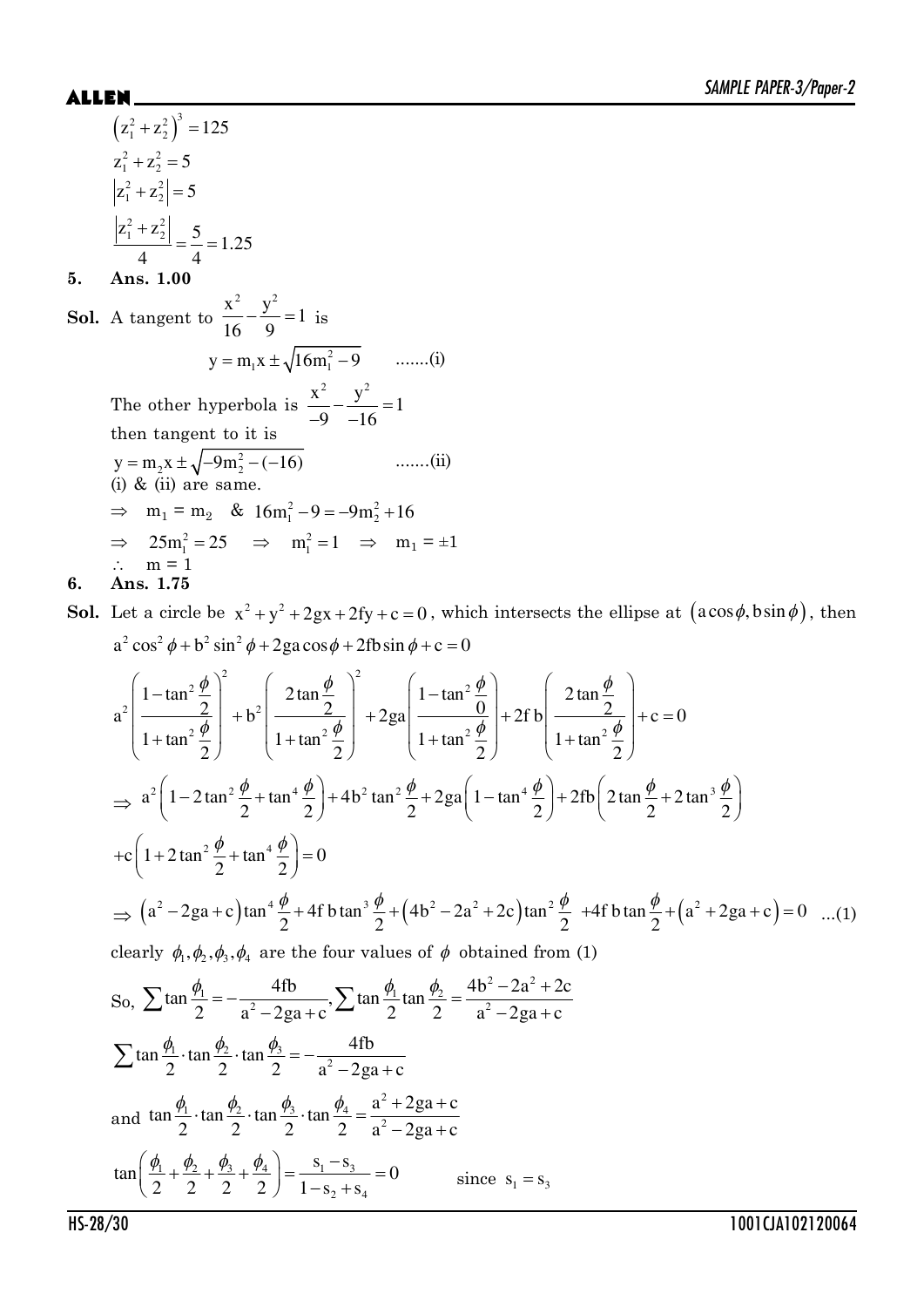$$
\frac{\phi_1}{2} + \frac{\phi_2}{2} + \frac{\phi_3}{2} + \frac{\phi_4}{2} = n\pi \qquad \therefore \ \phi_1 + \phi_2 + \phi_3 + \phi_4 = 2n\pi
$$
  
\n
$$
\cos((\phi_1 + \phi_2 + \phi_3 + \phi_4)) = 1
$$
  
\n**SECTION-III**

## **1. Ans. 0**

**Sol.** Equation of normal at  $P(3\cos\theta, 2\sin\theta)$  is  $3x \sec \theta - 2y \csc \theta = 5$ Now it is tangent to circle so  $^{2}$  Q +  $4$  coses<sup>2</sup>  $\frac{5}{\sqrt{3}} = \sqrt{3}$  $9\sec^2\theta + 4\csc$  $=$  $\theta$  + 4 cosec<sup>2</sup>  $\theta$ But  ${9\sec^2 \theta + 4\csc^2 \theta} = (3+2)^2 = 25$  $\therefore$  No such  $\theta$  exist. **2. Ans. 1 Sol.** Let  $\theta$  be the angle between OA and OB, then  $\cos\theta = \frac{OA^2 + OB^2 - AB^2}{2\cos\theta}$  $2 \cdot OA \cdot OB$  $\theta = \frac{OA^2 + OB^2 - A}{2}$  $-OA - O$ Since OA, AB and OB are in A.P.  $2AB = OA + OB$  $\Rightarrow$  3AB<sup>2</sup> - 2OA · OB = OA<sup>2</sup> + OB<sup>2</sup> - AB<sup>2</sup> From (i) and (ii)  $\cos \theta = \frac{3AB^2}{2BC+BC} - 1$  $2OA \cdot OB$  $\theta = \frac{JAD}{1.2 \times 10^{-10}}$ . Using  $A \cdot M \ge G \cdot M$ ;  $\frac{AB^2}{OA \cdot OP} \ge 1$  $OA \cdot OB$  $\geq$ . ?  $\cos \theta \ge \frac{1}{2} \Rightarrow \theta \le 60$ 2  $\theta \geq \frac{1}{2}$   $\Rightarrow \theta \leq 60^{\circ}$  $\tan \theta = \left| \frac{m-n}{1+mn} \right| \le \sqrt{3} \Rightarrow |m-n| \le \sqrt{3} |1+mn|, K = \sqrt{3}, [K] = 1$  $=\left|\frac{m-n}{m}\right|\leq \sqrt{3} \Rightarrow |m-n|\leq \sqrt{3}|1+mn|, K = \infty$  $\theta = \frac{m}{1 + m}$ **3. Ans. 0 Sol.**  $\sin x \cdot \sin \left( \frac{1}{2} \right) = 1$ x  $\cdot \sin\left(\frac{1}{x}\right) = 1$  $\sin\left(\frac{1}{2}\right) = \csc x$ x  $\left(\frac{1}{x}\right)$  = clearly  $\sin\left(\frac{1}{2}\right) = \csc x = 1$ x  $\left(\frac{1}{x}\right)$  = cosec x = 1 or  $\sin\left(\frac{1}{x}\right)$  = cosec x = -1 x  $\left(\frac{1}{x}\right)$  = cosec x = which is not possible for same value of x. **4. Ans. 3 Sol.**  $x \in \text{prime and } x < 10$  $\Rightarrow$  x = 2,3,5,7 Total no. of order pair  $n(A) = 4 \times 10 = 40$ and  $x^2 - 3y^2 = 1$  $\implies$   $x^2 = 3y^2 + 1$ For above condition to be satisfied only two such pairs  $(2,1)$  and  $(7,4)$  are possible